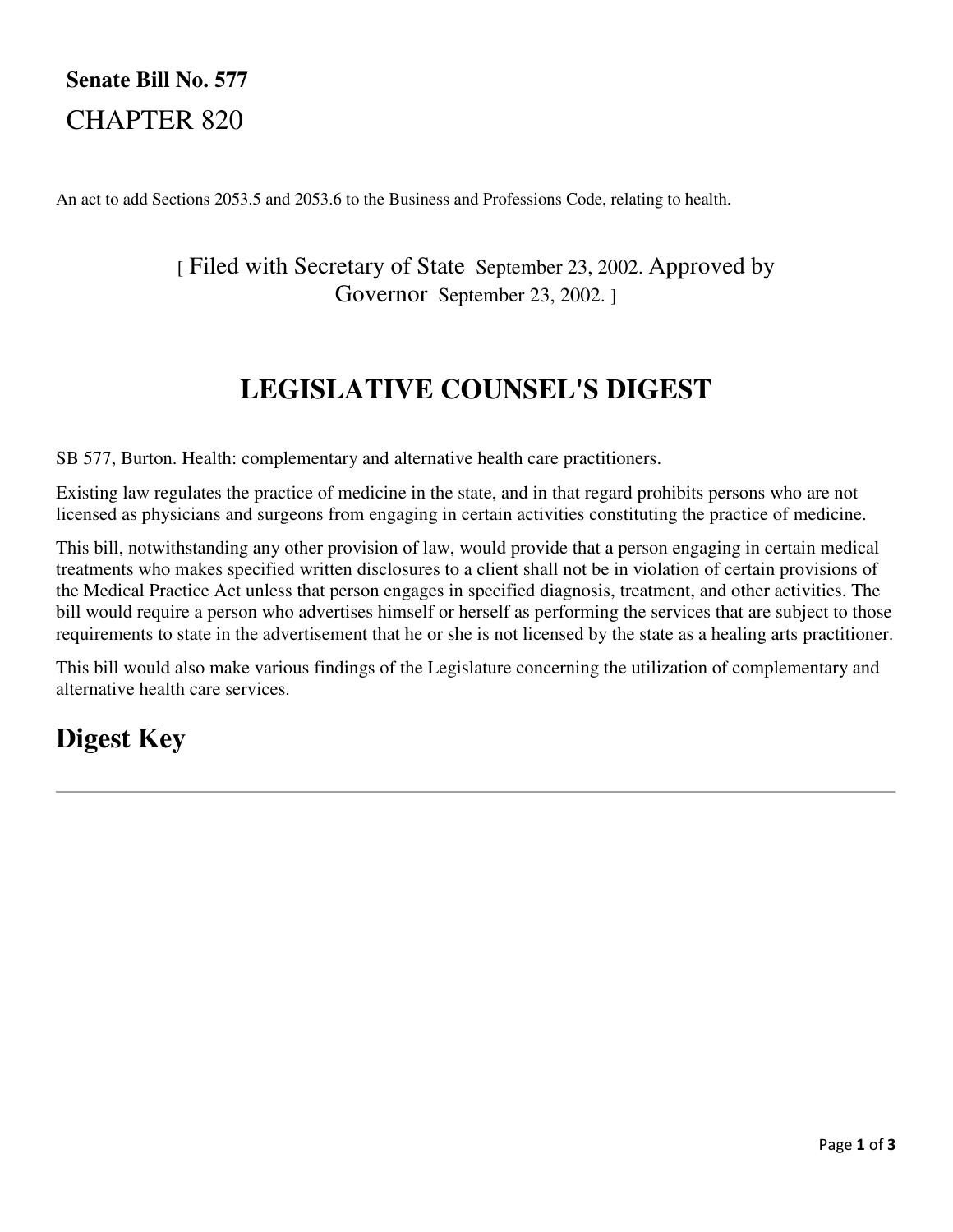## **Bill Text**

# **THE PEOPLE OF THE STATE OF CALIFORNIA DO ENACT AS FOLLOWS:**

### **SECTION 1.**

The Legislature hereby finds and declares all of the following:

(a) Based upon a comprehensive report by the National Institute of Medicine and other studies, including a study published by the New England Journal of Medicine, it is evident that millions of Californians, perhaps more than five million, are presently receiving a substantial volume of health care services from complementary and alternative health care practitioners. Those studies further indicate that individuals utilizing complementary and alternative health care services cut across a wide variety of age, ethnic, socioeconomic, and other demographic categories.

(b) Notwithstanding the widespread utilization of complementary and alternative medical services by Californians, the provision of many of these services may be in technical violation of the Medical Practice Act (Chapter 5 (commencing with Section 2000) of Division 2 of the Business and Professions Code). Complementary and alternative health care practitioners could therefore be subject to fines, penalties, and the restriction of their practice under the Medical Practice Act even though there is no demonstration that their practices are harmful to the public.

(c) The Legislature intends, by enactment of this act, to allow access by California residents to complementary and alternative health care practitioners who are not providing services that require medical training and credentials. The Legislature further finds that these nonmedical complementary and alternative services do not pose a known risk to the health and safety of California residents, and that restricting access to those services due to technical violations of the Medical Practice Act is not warranted.

### **SEC. 2.**

Section 2053.5 is added to the Business and Professions Code, to read:

**2053.5.** 

 (a) Notwithstanding any other provision of law, a person who complies with the requirements of Section 2053.6 shall not be in violation of Section 2051, 2052, or 2053 unless that person does any of the following:

(1) Conducts surgery or any other procedure on another person that punctures the skin or harmfully invades the body.

(2) Administers or prescribes X-ray radiation to another person.

(3) Prescribes or administers legend drugs or controlled substances to another person.

(4) Recommends the discontinuance of legend drugs or controlled substances prescribed by an appropriately licensed practitioner.